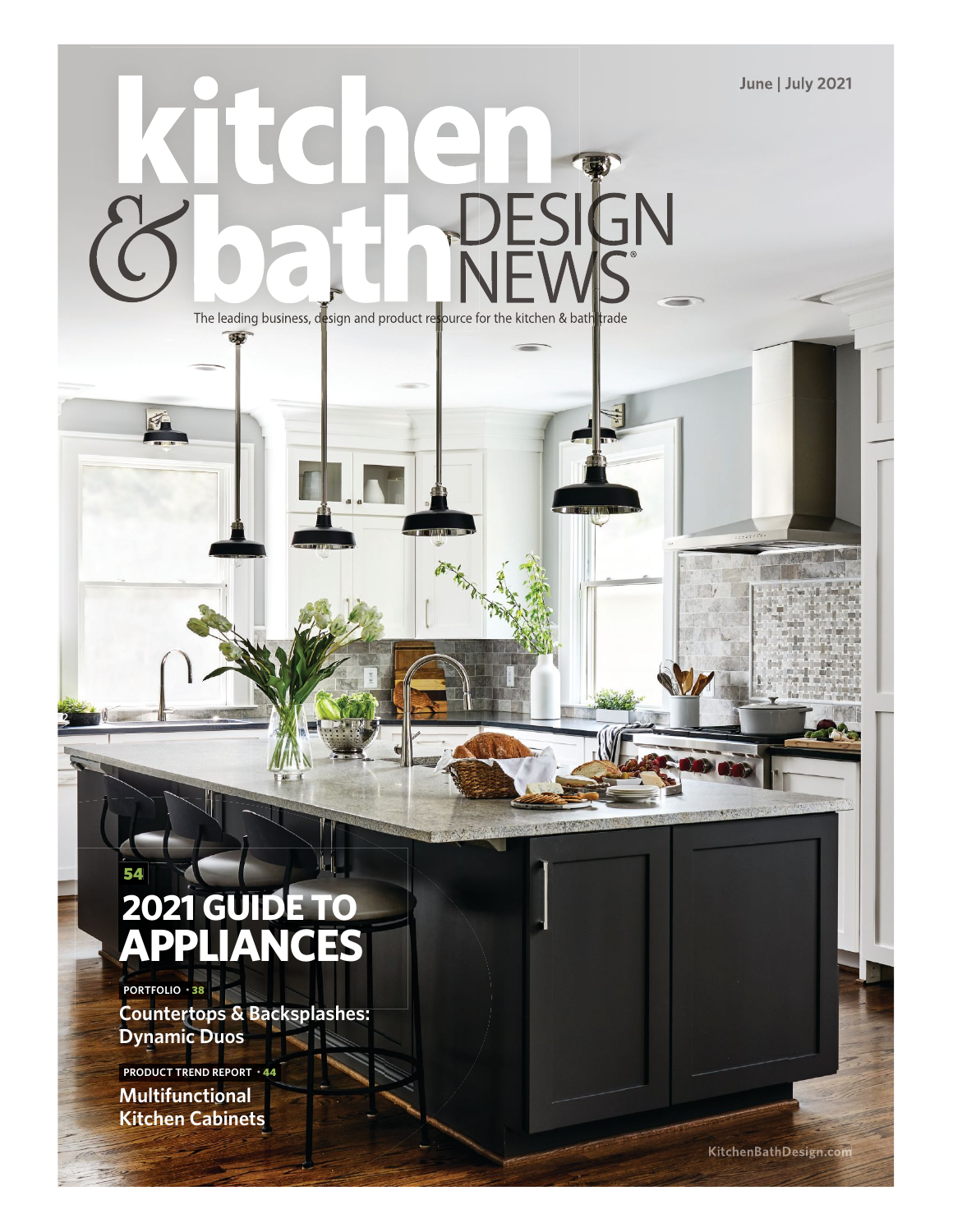# **Personal Connections**

Today's appliances are all about smart features and personalized expression in the indoor and outdoor kitchen.

 hile shifts in kitchen design tend to follow a slow and steady progression, the past 18 months have put the design track into hyper drive. The pandemic has led to a rush of homeowners hile shifts in kitchen design tend to follow a slow and steal progression, the past 18 months have put the design track is update and personalize their spaces looking for new and fun ways to update and personalize their sp with color and function, and the shopping experience has been an eye-opener for many who had no idea what was available to them.

For the home chef, there are ranges that can deliver restaurant-quality results using cooking techniques such as sous vide and combination steam/convection. And, to the delight of many, these WiFi-connected appliances can be upgraded with cooking software as it becomes available. Range hoods now connect to cooking appliances, turning on and adjusting automatically to what is being prepared.

Upgrades in refrigeration include fltering systems to keep food fresher for longer periods, and UV light to kill bacteria and germs. Ice makers produce craft ice and slow-melt versions ideal for entertaining, and wine preservation brings the ideal wine experience to even the novice taster.

On this and the following seven pages, *Kitchen* & *Bath Design News* delivers an update to its annual guide to kitchen appliance manufacturers and suppliers, providing company details and major product information about the latest offerings to both the indoor and outdoor kitchen space.

#### **AGA RANGES**

**4960 Golden Parkway, Building 3 Buford, GA 30518 Tel: 800-238-6158 Email: sales@middlebyresidential.com Website: aga-ranges.com Types of Appliances:** Dishwashers, range hoods, ranges.

#### **AIR KING AMERICA**

**820 Lincoln Avenue West Chester, PA 19380 Tel: 877-304-3785 Email: sales@airkinglimited.com Website: airkinglimited.com**

**Types of Appliances:** Range hoods. **Major Products:** Air King provides affordable, efficient and simplified Indoor Air Quality solutions that meet and exceed the requirement of ASHRAE 62.2 for whole house continuous operation as well as local exhaust and fresh air.

#### **ARCTIC WALK-IN REFRIGERATION – RESIDENTIAL**

**9731 NW 114th Way Medley, FL 11530 Tel: 347-813-1859 Email: curatedteam@** 

#### **curatedappliancegroup.com Website: curatedappliance group.com/#/arctic/**

**Types of Appliances:** Residential walk-in refrigerators and freezers. **Channels of Distribution:** Appliance retailers.

**Major Products:** Arctic Walk-In Refrigerator & Freezers helps the client customize the walk-in to fit the size needed. The units feature a luxury residential door/stainless steel finish for the kitchen, as well as standard commercial door for the basement or garage.

#### **ASKO**

**P.O. Box 44848 Madison, WI 53744 Tel: 800-898-1879 Website: askona.com**

**Types of Appliances:** Dishwashers, laundry products.

#### **BEKO US**

**1115 Hosler Drive Bolingbrook, IL 60490 Tel: 888-352-2356 Email: social@beko.com Website: beko.com/us-en**

**Types of Appliances:** Cooktops, dishwashers, laundry products,



**Beko's French Door Refrigerator** includes technology that helps maintain food's freshness.

microwave ovens – built-in, ovens, range hoods, ranges, refrigerators/ freezers, WiFi connected/smart appliances.

**Channels of Distribution:** Appliance retailers, kitchen/bath dealers, kitchen/bath distributors.

#### **BERTAZZONI**

**24955 Pacific Coast Highway, Suite C204 Malibu, CA 902265 Tel: 310-456-2115 Email: info@bertazzoni.com Website: us.bertazzoni.com Types of Appliances:** Cooktops, dishwashers, ovens, range hoods,



The Convection Steam Oven from Bertazzoni delivers wellness cooking elements to the kitchen.

ranges, refrigerator/freezer columns, wine refrigeration.

**Channels of Distribution:** Appliance retailers, kitchen/bath dealers, kitchen/bath distributors.

**Major Products:** Bertazzoni recently expanded its Professional and Master appliance suites with new built-ins including wall ovens, rangetops, cooktops and refrigerator columns. Built-in Wall Oven options, available in 30" and 24" sizes, include single or double convection built-ins with new handles, knobs, touchscreen technology and an LED control panel. The largest wall oven, the Professional Series 30", features soft-motion hinges and anti-fingerprint treatment. Specialty ovens include speed ovens, convection steam ovens and warming drawers. There are four new available built-in range tops including two Master Series versions in 38" and 36" sizes, and two Professional Series iterations in the same sizes. Reengineered drop-in cooktops now come in 30" and 36" models and include side-mounted knobs and thermocouple ignition system. Bertazzoni's new Built-in Food and Preservation Columns include thin and sleek refrigerator, freezer and wine cabinet iterations.

#### **BEST**

**926 W. State Street Hartford, WI 53027 Tel: 262-673-4340 Email: askus@bestrangehoods.com Website: bestrangehoods.com**

**Types of Appliances:** Range hoods.

#### **BIG CHILL**

**P.O. Box 892 Boulder, CO 80306 Tel: 303-444-4050 Website: bigchill.com**

**Types of Appliances:** Dishwashers, ovens, ranges, refrigerators/freezers, undercounter refrigerators.

**Channels of Distribution:** Appliance retailers, direct to consumers, kitchen/bath dealers, kitchen/bath distributors.

**Major Products:** Big Chill is a design-centric, professional-grade kitchen appliance manufacturer that marries form with function through three iconic collections: